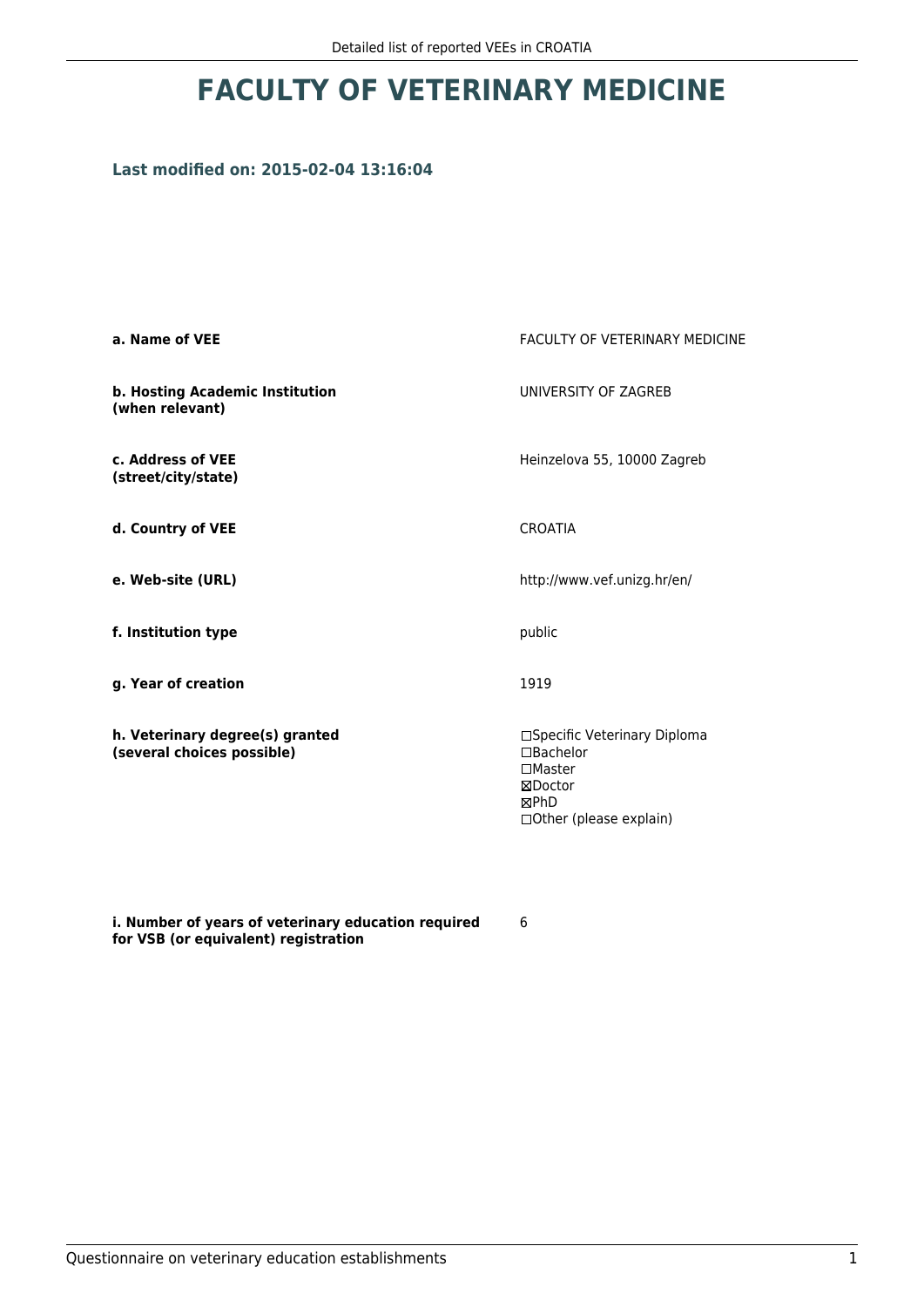#### **j. Average number of veterinary students per class within the establishment**

|                                                                                                   | 1st Year                                                                                                                                                              | 101-150                                                         |
|---------------------------------------------------------------------------------------------------|-----------------------------------------------------------------------------------------------------------------------------------------------------------------------|-----------------------------------------------------------------|
|                                                                                                   | 2d Year                                                                                                                                                               | 101-150                                                         |
|                                                                                                   | 3d Year                                                                                                                                                               | 101-150                                                         |
|                                                                                                   | 4th Year                                                                                                                                                              | 51-100                                                          |
|                                                                                                   | 5th Year                                                                                                                                                              | 51-100                                                          |
|                                                                                                   | 6th Year                                                                                                                                                              | 51-100                                                          |
|                                                                                                   | 7th Year                                                                                                                                                              |                                                                 |
| k. Average number of veterinary graduates per year<br>from the establishment                      | 51-100                                                                                                                                                                |                                                                 |
| I. Minimum education required for admission to the<br>establishment<br>(several choices possible) | ⊠High School University Entrance<br>Qualification<br>□Pre-Veterinary Science Diploma<br>□Pre-Veterinary Science Degree<br>□Other specific VEE entrance qualifications |                                                                 |
| m. Is there a selection procedure at<br>(several choices possible)                                | □National level<br>$\square$ State level<br>⊠Establishment level                                                                                                      |                                                                 |
| n. National accreditation/certification/approval                                                  | Yes                                                                                                                                                                   |                                                                 |
|                                                                                                   | <b>Accrediting agency:</b>                                                                                                                                            |                                                                 |
|                                                                                                   | <b>Name of the Agency</b>                                                                                                                                             | MINISTRY OF<br>EDUCATION,<br><b>SCIENCE AND</b><br><b>SPORT</b> |
|                                                                                                   | <b>Address of the</b><br><b>Agency</b>                                                                                                                                | Donje Svetice<br>38, 10000<br>Zagreb                            |
|                                                                                                   | <b>Country of the</b><br><b>Agency</b>                                                                                                                                | <b>CROATIA</b>                                                  |
|                                                                                                   | Date granted (yyyy-<br>mm-dd)                                                                                                                                         | 2009-06-02                                                      |
|                                                                                                   | <b>Period of validity</b><br>(years)                                                                                                                                  | 10                                                              |